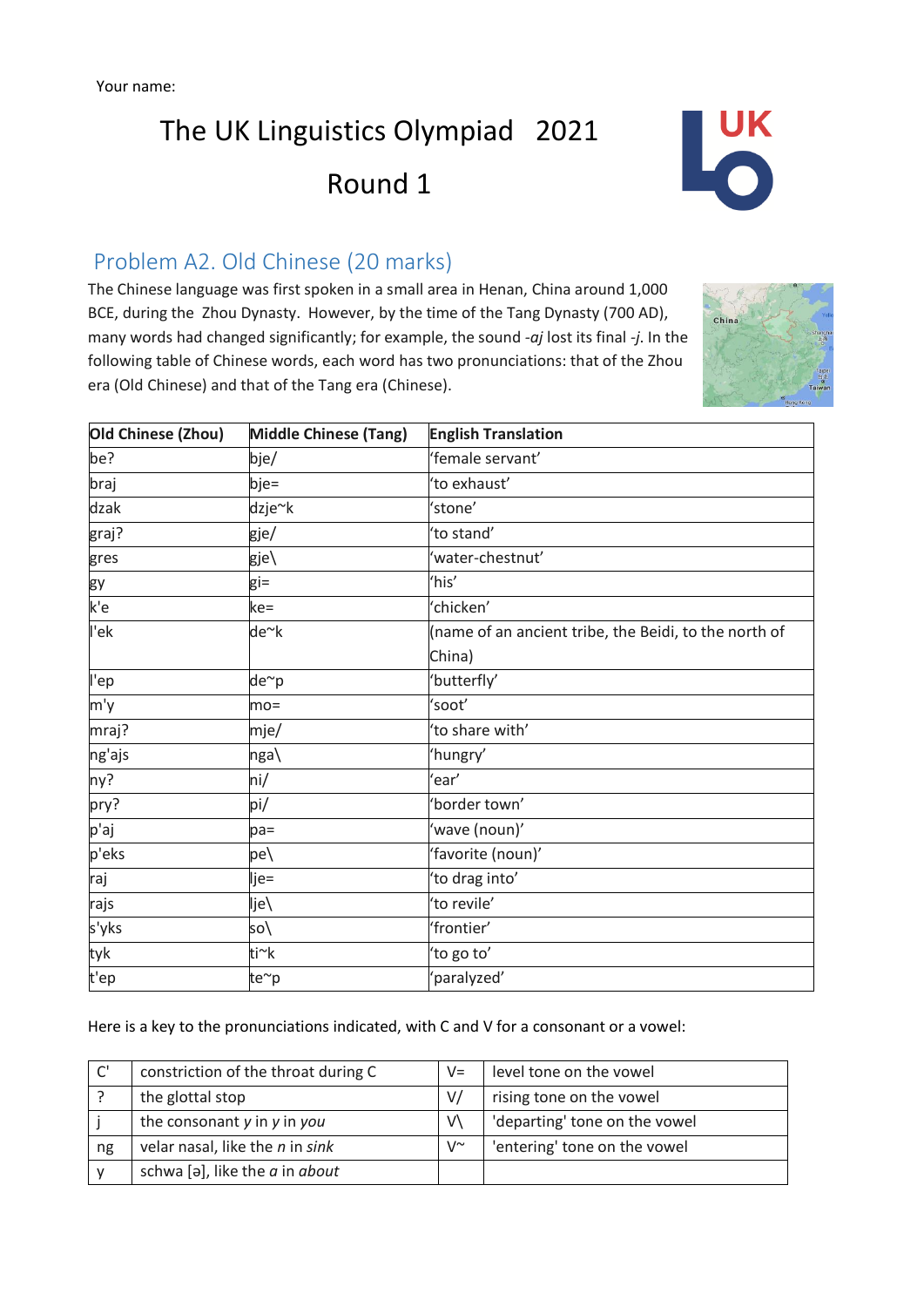The UK Linguistics Olympiad 2021

# Round 1



**Q.A2.1.** Fill in the missing forms in the table below from the following choices:

|  | .,<br>-<br>ــ | . .<br> | . . | ~ |
|--|---------------|---------|-----|---|

| <b>Old Chinese</b> | <b>Middle Chinese</b> |                       |
|--------------------|-----------------------|-----------------------|
|                    | ba~k                  | 'calm, still'         |
|                    | $s =$                 | 'silk'                |
|                    | do/                   | 'to come to'          |
| p'at               |                       | 'to stop in the open' |
| dz'y               |                       | 'wealth'              |
| p'yk               |                       | 'north'               |
| l'aj               |                       | 'to flow'             |

**Q.A2.2.** Match the Old Chinese forms in the following table with their Middle Chinese equivalents by putting the appropriate number from column X into column Y.

| $\mathsf{X}$ | Old Chinese | Middle Chinese | meaning             |
|--------------|-------------|----------------|---------------------|
|              | p'aj?s      | $pie =$        | 'humble'            |
| 2            | p'aj?       | $pa\$          | 'to winnow'         |
| 3            | paj?        | $mje=$         | 'rice gruel'        |
| 4            | рe          | pe~k           | 'wall (of a house)' |
| 5            | p'ek        | pje/           | 'that'              |
| 6            | mraj        | pa/            | 'to limp'           |

**Q.A2.3.** Give the Middle Chinese pronunciations of the following Old Chinese words.

| n'v     | 'violent'        |
|---------|------------------|
| rak     | 'female servant' |
| pre     | 'upright pole of |
|         | stone'           |
| $b'$ y? | 'double'         |
| m'ajs   | 'dust'           |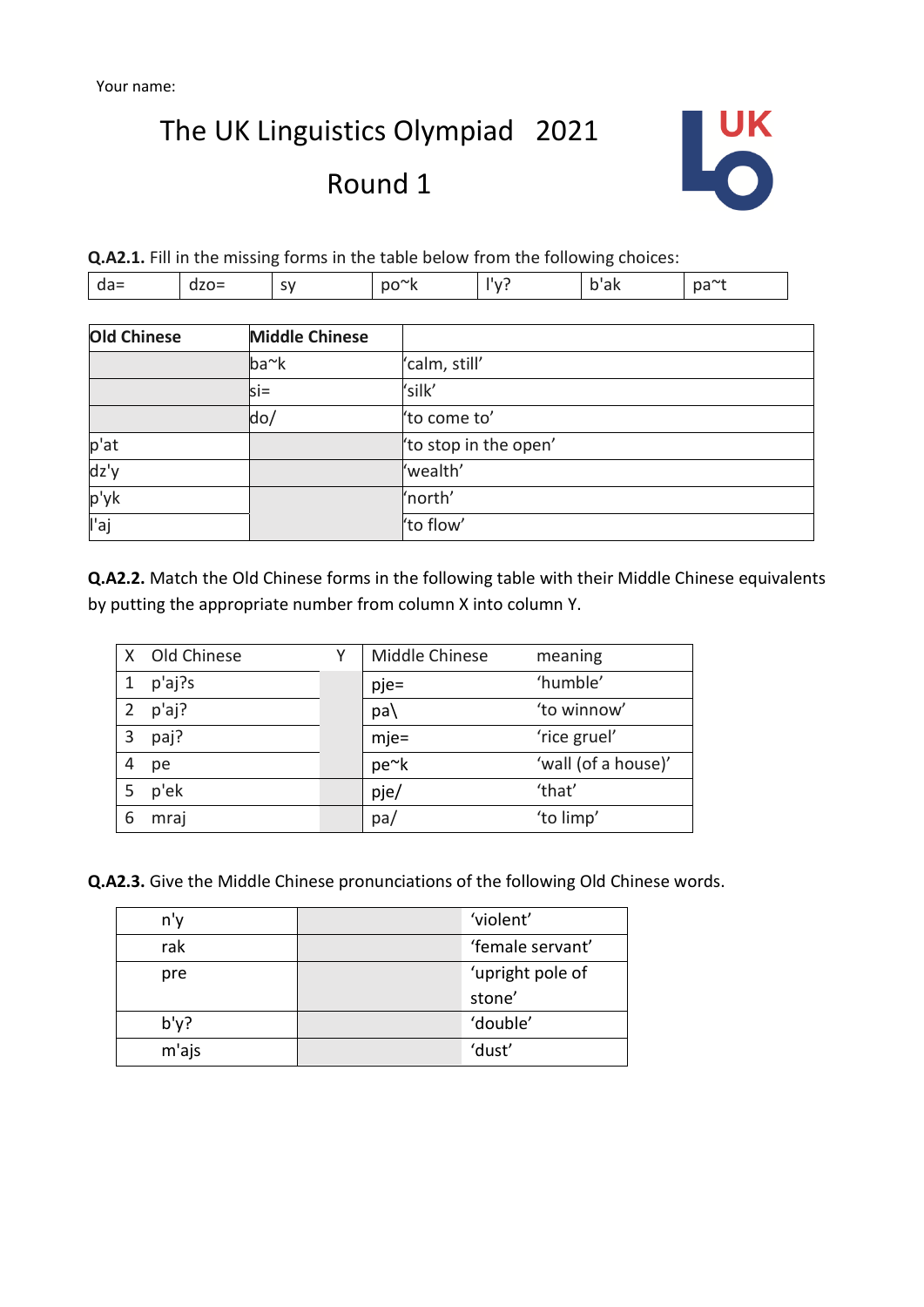# The UK Linguistics Olympiad 2021 Round 1



### Solution and marking.

Scoring: (max 18)

- A2.1: 1 point for each fully correct word; no half marks (max 7)
	- Insist on correct tones and '.
- A2.2: 1 point for each correct number. (max 6)
- A2.3: 1 point for each fully correct word; no half marks (max 5)
	- Insist on correct tones and '.

#### **Q.A2.1**

| <b>Old Chinese</b> | <b>Middle Chinese</b> |                       |
|--------------------|-----------------------|-----------------------|
| b'ak               | ba~k                  | 'calm, still'         |
| sy                 | $s =$                 | 'silk'                |
| l'y?               | do/                   | 'to come to'          |
| p'at               | pa~t                  | 'to stop in the open' |
| dz'y               | $dzo=$                | 'wealth'              |
| p'yk               | po~k                  | 'north'               |
| l'aj               | $da=$                 | 'to flow'             |

#### **Q.A2.2.**

| Χ | Old Chinese |   | Middle Chinese | meaning             |
|---|-------------|---|----------------|---------------------|
|   | p'aj?s      | 4 | $pje=$         | 'humble'            |
| 2 | p'aj?       | 1 | pa\            | 'to winnow'         |
| 3 | paj?        | 6 | $mje=$         | 'rice gruel'        |
| 4 | pe          | 5 | pe~k           | 'wall (of a house)' |
| 5 | p'ek        | 3 | pje/           | 'that'              |
| 6 | mraj        | 2 | pa/            | 'to limp'           |

#### **Q.A2.3.**

| n'v     | $no =$ | 'violent'        |
|---------|--------|------------------|
| rak     | lje~k  | 'female servant' |
| pre     | pje=   | 'upright pole of |
|         |        | stone'           |
|         |        |                  |
| $b'$ y? | bo/    | 'double'         |